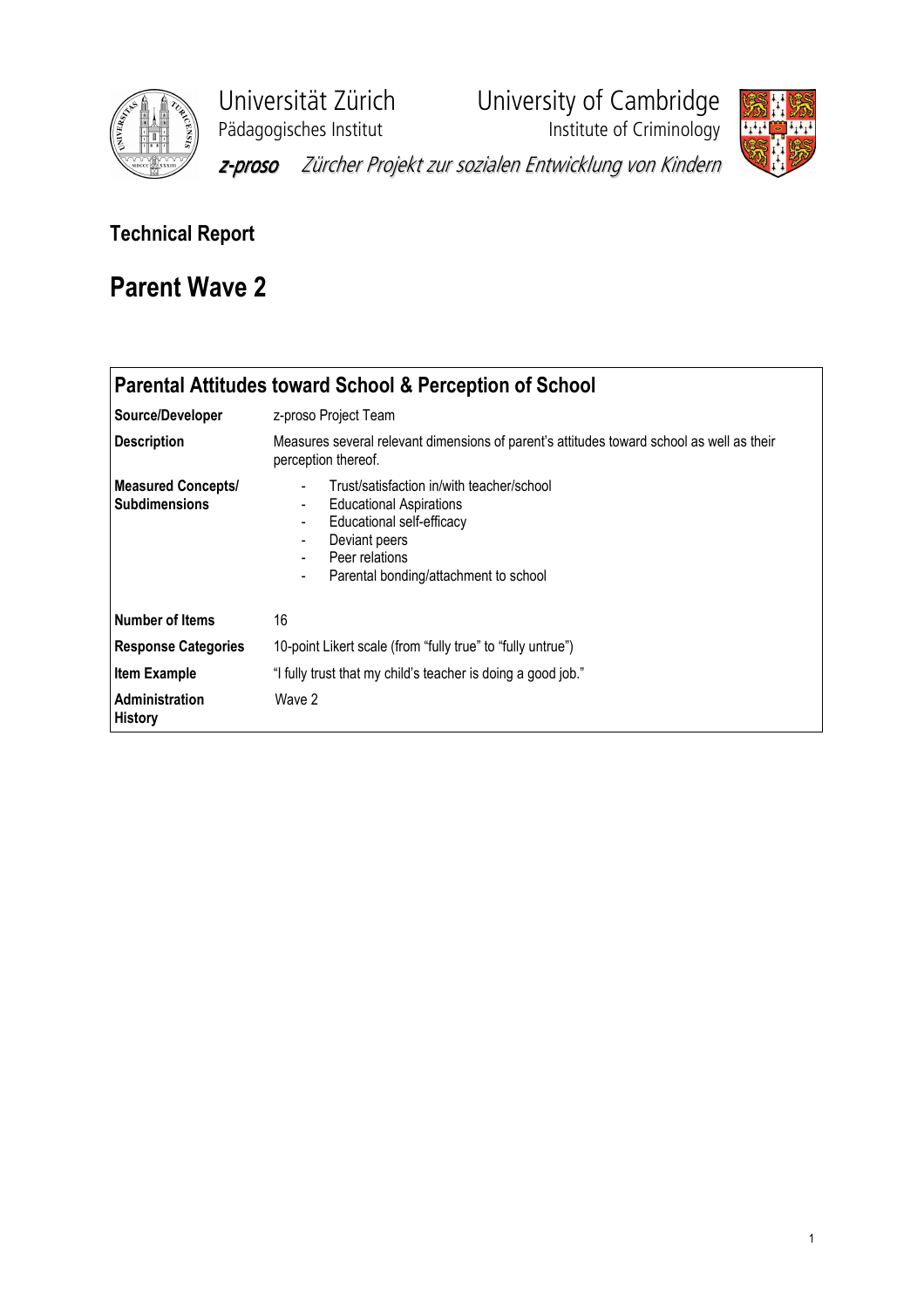### Parental Attitudes toward School & Perception of School – Extraction of Relevant Dimensions Based on Exploratory Factor Analysis

- 
- Method PCA with VARIMAX rotation
	- Extraction criterion: Eigenvalues > 1
	- Only loadings > .447 (20% of shared variance) are displayed

## Rotated Component

#### Matrix

|                                                                                                                       |          |                | Component |      |          |      |
|-----------------------------------------------------------------------------------------------------------------------|----------|----------------|-----------|------|----------|------|
|                                                                                                                       | 1        | $\overline{2}$ | 3         | 4    | 5        | 6    |
| P2_2210_4 I fully trust that 's teacher is doing a good job                                                           | .908     |                |           |      |          |      |
| P2_2210_5 I am not satisfied with the work of 's teacher                                                              | $-0.848$ |                |           |      |          |      |
| P2_2210_3 The teacher cares about as much as<br>possible                                                              | .845     |                |           |      |          |      |
| P2_2210_6 The teacher knows about the strengths and<br>weaknesses of $\langle$ ?>                                     | .722     |                |           |      |          |      |
| P2_2210_1 I am fully satisfied with the primary school of                                                             | .682     |                |           |      |          |      |
| P2 2210 10 It is important for me that will make it to<br>grammar school (Gymnasium/Mittelschule) later<br>on         |          | .913           |           |      |          |      |
| P2_2210_11 I think it is likely that will go to grammar<br>school (Gymnasium/Mittelschule) later on                   |          | .803           |           |      |          |      |
| P2_2210_9 It is very important for me that is successful<br>at school                                                 |          | .760           |           |      |          |      |
| P2_2210_7 I know how to support in such a way that<br>he/she will have no problems with school over<br>the next years |          |                | .877      |      |          |      |
| P2_2210_8 I can help to enjoy learning at school                                                                      |          |                | .814      |      |          |      |
| P2_2210_15 Amongst the friends of there are<br>children who are sometimes mean to others                              |          |                |           | .917 |          |      |
| P2_2210_16 Amongst the friends of there are some<br>children who often start fights with others                       |          |                |           | .907 |          |      |
| P2 2210 13 has found it difficult to find friends in his/her<br>new class                                             |          |                |           |      | $-0.869$ |      |
| P2_2210_12 has good friends in his/her class, with<br>whom he/she plays a lot                                         |          |                |           |      | .811     |      |
| P2_2210_2 I actively support the school through voluntary<br>activities                                               |          |                |           |      |          | .780 |
| P2_2210_14 I know most of the parents of 's close<br>friends personally                                               |          |                |           |      |          | .703 |

- **Component** 1- Trust/satisfaction in/with teacher/school<br>Labels 2- Educational aspirations • 2- Educational aspirations
	- 3- Educational self-efficacy
	- 4- Deviant peers
	- 5- Peer relations
	- 6- Parental bonding/attachment to school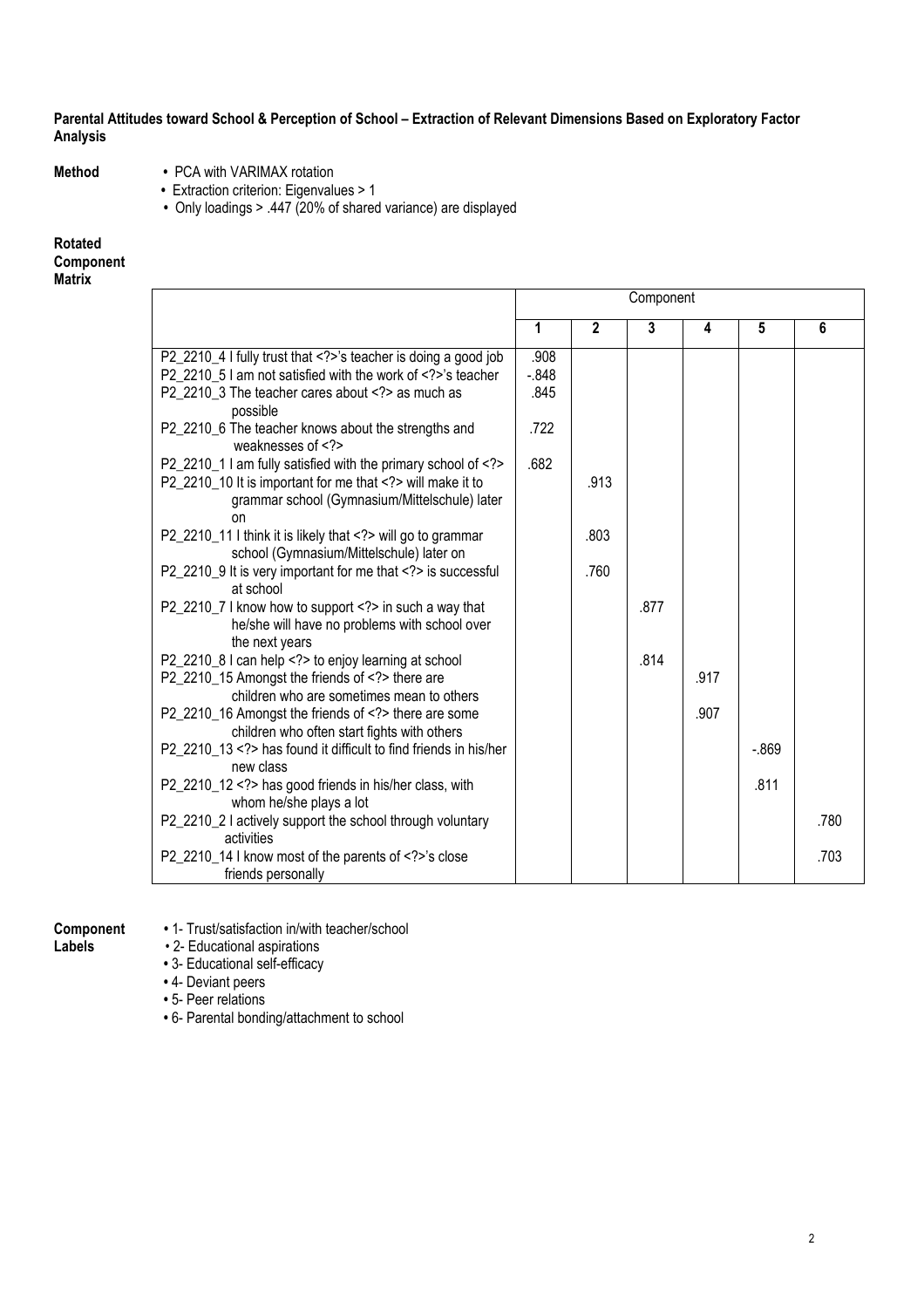| teacher/school"           |                                                                                                                                                                                           |                                                                                                                                        | Parental Attitudes toward School & Perception of School Scale - Subscale "Trust/satisfaction in/with |                           |
|---------------------------|-------------------------------------------------------------------------------------------------------------------------------------------------------------------------------------------|----------------------------------------------------------------------------------------------------------------------------------------|------------------------------------------------------------------------------------------------------|---------------------------|
| Variable<br><b>Values</b> | 10-point Likert scale<br>Fully true<br>Code 2<br>$2 -$<br>Code 3<br>3-<br>Somewhat true<br>4-<br>Code 5<br>5-<br>Code 6<br>6-<br>$7-$<br>8-<br>Code 8<br>Code 9<br>9-<br>10- Fully untrue | Somewhat untrue<br>97- Does not apply (MISSING)<br>98- Don't know/ Can't remember (MISSING)<br>99- No answer/ Answer refused (MISSING) |                                                                                                      |                           |
| Variable<br>Wording &     | Variable Name                                                                                                                                                                             | Label                                                                                                                                  | Wording                                                                                              | Missings (%)              |
| Case<br><b>Summary</b>    | P2_2210_1                                                                                                                                                                                 | Trust/satisfaction<br>in/with<br>teacher/school 1                                                                                      | I am fully satisfied with the primary school of                                                      | $\mathbf{0}$<br>$(0.0\%)$ |
|                           | P2 2210 3                                                                                                                                                                                 | Trust/satisfaction<br>in/with<br>teacher/school 2                                                                                      | The teacher cares about as much as possible                                                          | 13<br>$(1.1\%)$           |
|                           | P2_2210_4                                                                                                                                                                                 | Trust/satisfaction<br>in/with<br>teacher/school 3<br>Trust/satisfaction                                                                | I fully trust that 's teacher is doing a good job                                                    | 0<br>$(0.0\%)$            |
|                           | P2 2210 5                                                                                                                                                                                 | in/with<br>teacher/school 4<br>Trust/satisfaction                                                                                      | I am not satisfied with the work of 's teacher                                                       | $(0.1\%)$                 |
|                           | P2_2210_6                                                                                                                                                                                 | in/with<br>teacher/school 5                                                                                                            | The teacher knows about the strengths and weaknesses of                                              | 12<br>$(1.0\%)$           |
|                           | Total $N = 1192$                                                                                                                                                                          |                                                                                                                                        |                                                                                                      |                           |

Descriptive Statistics

| Variable   |                    |      | <b>Standard</b>  |      |      |                 |                 | Item-Scale  | $\alpha$ If Item<br>Removed |
|------------|--------------------|------|------------------|------|------|-----------------|-----------------|-------------|-----------------------------|
| Name       | Label              | Mean | <b>Deviation</b> | Min. | Max. | <b>Skewness</b> | <b>Kurtosis</b> | Correlation | $(\alpha = .860)$           |
|            | Trust/satisfaction |      |                  |      |      |                 |                 |             |                             |
| P2 2210 1  | in/with            | 2.70 | 2.14             | 1    | 10   | 1.45            | 1.80            | .563        | .862                        |
|            | teacher/school 1   |      |                  |      |      |                 |                 |             |                             |
|            | Trust/satisfaction |      |                  |      |      |                 |                 |             |                             |
| P2 2210 3  | in/with            | 2.46 | 1.89             | 1    | 10   | 1.53            | 2.50            | .732        | .818                        |
|            | teacher/school 2   |      |                  |      |      |                 |                 |             |                             |
|            | Trust/satisfaction |      |                  |      |      |                 |                 |             |                             |
| P2 2210 4  | in/with            | 2.19 | 1.91             | 1    | 10   | 2.04            | 4.35            | .835        | .791                        |
|            | teacher/school 3   |      |                  |      |      |                 |                 |             |                             |
|            | Trust/satisfaction |      |                  |      |      |                 |                 |             |                             |
| P2 2210 5r | in/with            | 2.20 | 2.14             | 1    | 10   | 2.01            | 3.46            | .703        | .825                        |
|            | teacher/school 4   |      |                  |      |      |                 |                 |             |                             |
|            | Trust/satisfaction |      |                  |      |      |                 |                 |             |                             |
| P2 2210 6  | in/with            | 2.30 | 1.79             | 1    | 10   | 1.90            | 4.28            | .581        | .853                        |
|            | teacher/school 5   |      |                  |      |      |                 |                 |             |                             |

Comments: The variable P2\_2210\_5 has been reverse-scored.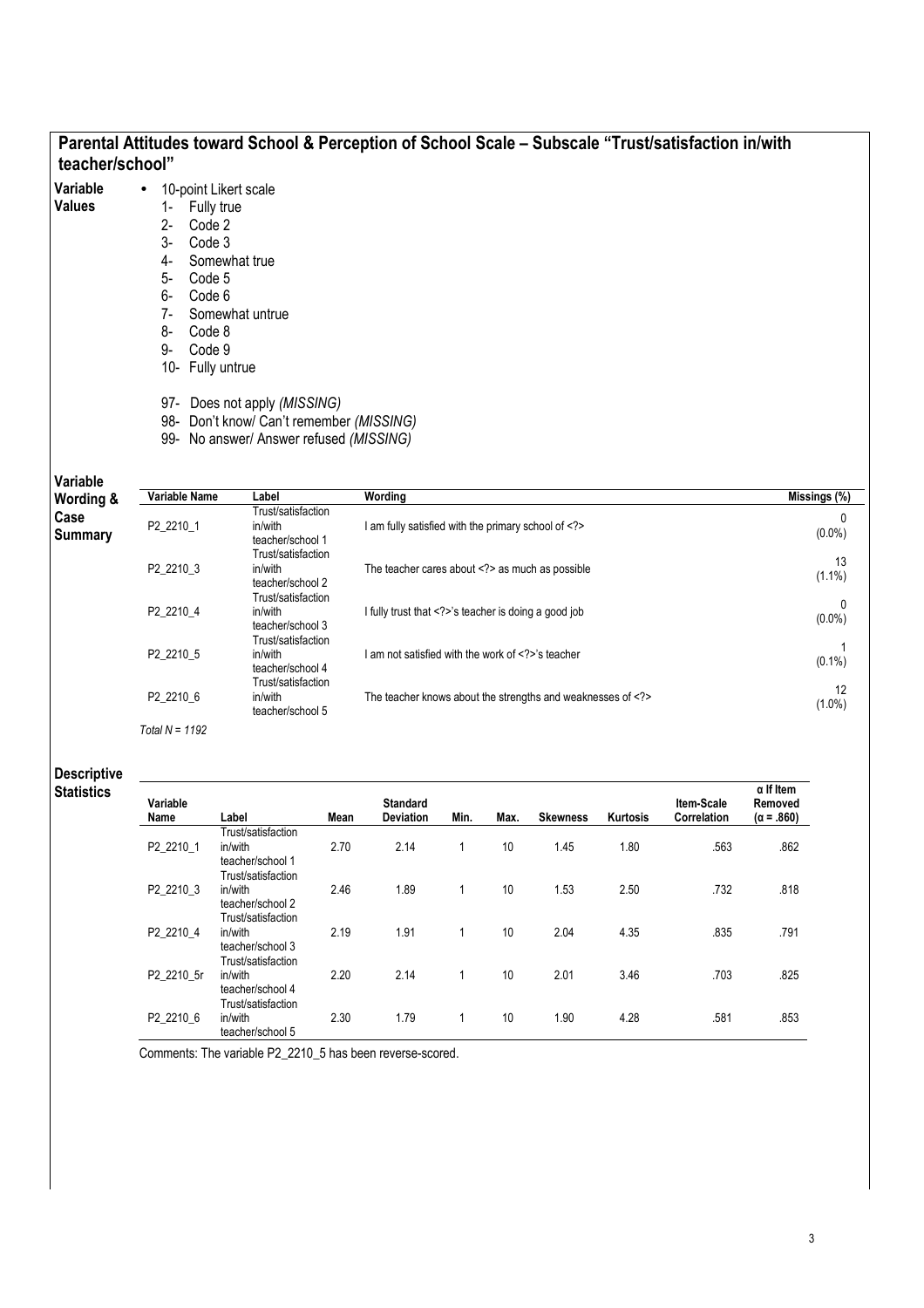| <b>Descriptive</b> |                  |       |      | <b>Standard</b> |      |      | Skew- |          |    | <b>ANOVA</b> |      |
|--------------------|------------------|-------|------|-----------------|------|------|-------|----------|----|--------------|------|
| <b>Statistics</b>  | Group            | N     | Mean | Deviation       | Min. | Max. | ness  | Kurtosis | df | F            | р    |
|                    | Full sample      | 1,192 | 1.37 | 1.58            | .000 | 9.00 | 1.82  | 3.93     |    |              |      |
|                    | Gender           |       |      |                 |      |      |       |          | 1  | .599         | .439 |
|                    | Girls            | 569   | 1.41 | 1.60            | .000 | 9.00 | 1.73  | 3.37     |    |              |      |
|                    | Boys             | 623   | 1.34 | 1.57            | .000 | 9.00 | 1.91  | 4.54     |    |              |      |
|                    | Treatment        |       |      |                 |      |      |       |          | 3  | 1.58         | .192 |
|                    | Control          | 319   | 1.31 | 1.56            | .000 | 8.00 | 1.80  | 3.52     |    |              |      |
|                    | Triple P         | 283   | 1.41 | 1.55            | .000 | 9.00 | 1.82  | 4.31     |    |              |      |
|                    | <b>PATHS</b>     | 334   | 1.27 | 1.40            | .000 | 8.40 | 1.69  | 3.75     |    |              |      |
|                    | Combination      | 256   | 1.54 | 1.85            | .000 | 9.00 | 1.76  | 3.21     |    |              |      |
|                    | Language         |       |      |                 |      |      |       |          | 8  | 5.43         | .000 |
|                    | German           | 800   | 1.51 | 1.56            | .000 | 8.60 | 1.63  | 3.01     |    |              |      |
|                    | Albanian         | 69    | .767 | 1.30            | .000 | 7.80 | 2.98  | 12.21    |    |              |      |
|                    | Bos./Cro./ Serb. | 85    | 1.01 | 1.49            | .000 | 6.40 | 1.82  | 2.85     |    |              |      |
|                    | English          | 18    | 1.26 | 1.20            | .000 | 3.80 | 1.09  | .085     |    |              |      |
|                    | Italian          | 17    | .741 | 1.07            | .000 | 3.40 | 1.55  | 1.45     |    |              |      |
|                    | Portuguese       | 70    | 1.30 | 1.68            | .000 | 7.80 | 2.00  | 4.53     |    |              |      |
|                    | Spanish          | 46    | 1.94 | 2.28            | .000 | 9.00 | 1.78  | 3.05     |    |              |      |
|                    | Tamil            | 48    | .570 | .839            | .000 | 3.80 | 1.72  | 3.38     |    |              |      |
|                    | Turkish          | 39    | 1.19 | 1.87            | .000 | 9.00 | 2.46  | 7.40     |    |              |      |

Comments:

1) The scale has been constructed by taking the average of all the five variables. The maximum number of missing values allowed was 1. For the purpose of rescaling, 1 has been subtracted from the total scale.

2) The results of the ANOVA are highly significant for the language groups (F(8,1183) = 5.43, p < 001). ANOVA yielded no significant results for either the gender groups ( $F(1,1190) = .599$ ,  $p > .05$ ) or the treatment groups ( $F(3,1188) = 1.58$ ,  $p > .05$ ).

#### Correlations Trust/satisfaction in/with teacher/school Subscale (P2\_schtrust)

| with<br><b>Subscales &amp;</b> |                                           |          | Full<br>Sample |      |          | Girls          |     |         | <b>Boys</b>    |     |
|--------------------------------|-------------------------------------------|----------|----------------|------|----------|----------------|-----|---------|----------------|-----|
| <b>DVs</b>                     | Variable                                  |          | P <sub>2</sub> | N    |          | P <sub>2</sub> | N   |         | P <sub>2</sub> | N   |
|                                | <b>Subscales</b>                          |          |                |      |          |                |     |         |                |     |
|                                | Educational aspirations                   | .112     | $***$          | 1188 | .085     | $\star$        | 568 | .141    | $***$          | 620 |
|                                | Educational self-efficacy                 | .253     | $***$          | 1171 | .229     | $***$          | 561 | .277    | $***$          | 610 |
|                                | Deviant peers                             | $-069$   | $\star$        | 1075 | $-.107$  | *              | 519 | $-.032$ | ns             | 556 |
|                                | Peer relations                            | .151     | $***$          | 1183 | .129     | $***$          | 565 | .171    | $***$          | 618 |
|                                | Parental bonding/<br>attachment to school | .074     | $\star$        | 1105 | .025     | ns             | 527 | .122    | $***$          | 578 |
|                                | Parent SBQ                                |          |                |      |          |                |     |         |                |     |
|                                | Aggression                                | .086     | $***$          | 1189 | .071     | ns             | 568 | .107    | $***$          | 621 |
|                                | Prosociality                              | $-118$   | $***$          | 1187 | $-.106$  | $\star$        | 565 | $-.140$ | $***$          | 622 |
|                                | Teacher SBQ                               |          |                |      |          |                |     |         |                |     |
|                                | Aggression                                | .082     | $***$          | 1160 | .071     | ns             | 554 | .100    | $\star$        | 606 |
|                                | Prosociality                              | $-0.088$ | $***$          | 1161 | $-.116$  | $***$          | 555 | $-.082$ | $^\star$       | 606 |
|                                | Child SBQ                                 |          |                |      |          |                |     |         |                |     |
|                                | Aggression                                | .068     | $\star$        | 1176 | .073     | ns             | 560 | .072    | ns             | 616 |
|                                | Prosociality                              | $-065$   | $\star$        | 1176 | $-0.010$ | ns             | 560 | $-112$  | $***$          | 616 |

1 \*\*\* p<.001, \*\* p<.01, \* p<.05, ns p>.05

Comments : The Trust/Satisfaction in/with teacher/school subscale displays low and significant correlations with all the other subscales. The direction of the correlations is in the expected direction, except for the peer relations subscale. The subscale also yields very low correlations – with unexpected signs- with the aggression/prosociality measures regardless of the type of the informant. Overall, the subscale yields very low predictive validity.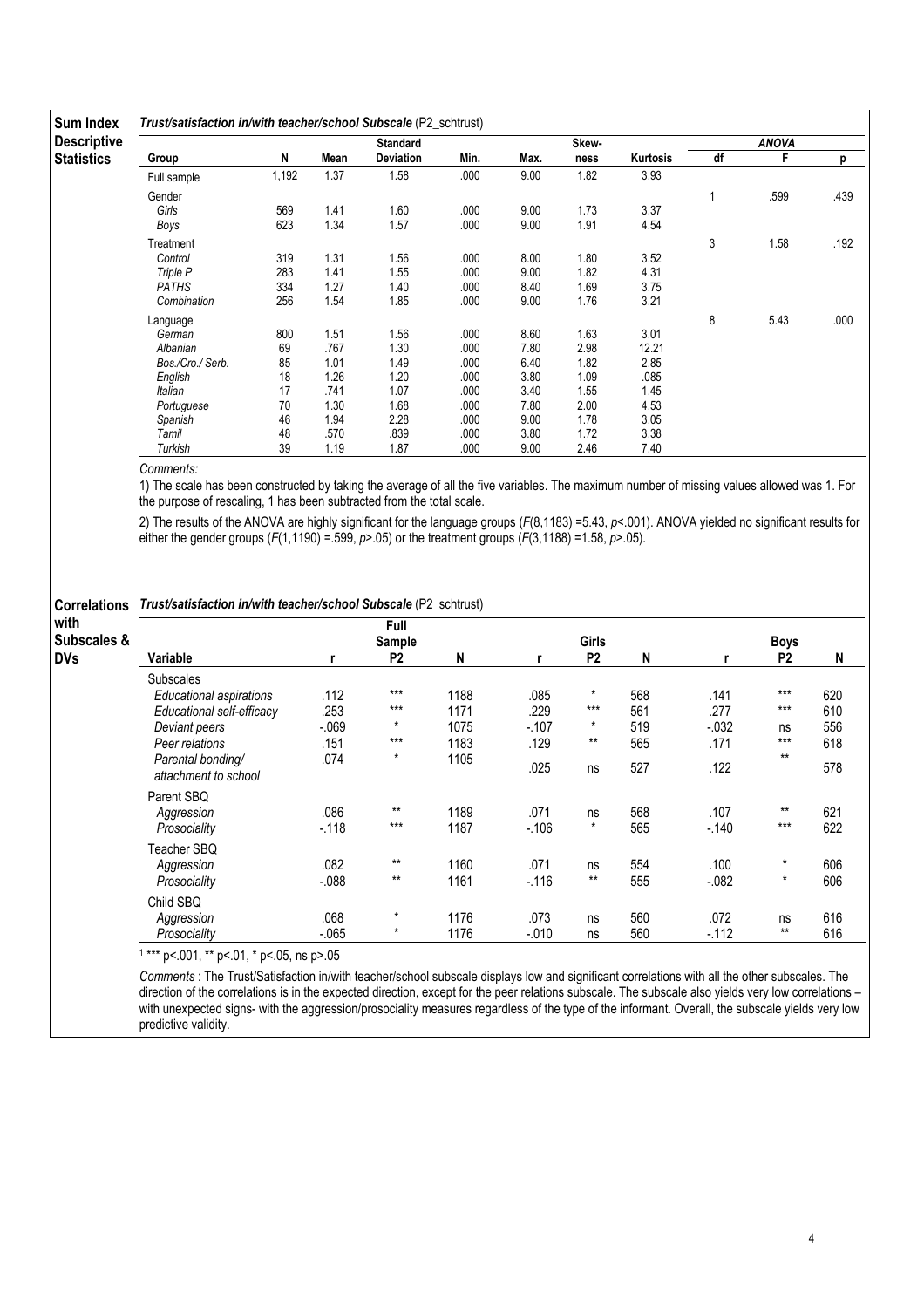|                                         |                                                                                                                               | Parental Attitudes toward School & Perception of School Scale - Subscale "Educational Aspirations"                                                                                                         |      |                                                          |              |      |                 |          |                                                                                       |                              |                           |
|-----------------------------------------|-------------------------------------------------------------------------------------------------------------------------------|------------------------------------------------------------------------------------------------------------------------------------------------------------------------------------------------------------|------|----------------------------------------------------------|--------------|------|-----------------|----------|---------------------------------------------------------------------------------------|------------------------------|---------------------------|
| Variable<br><b>Values</b>               | $2 -$<br>Code 2<br>$3-$<br>Code 3<br>4-<br>5-<br>Code 5<br>6-<br>Code 6<br>$7-$<br>8-<br>Code 8<br>9-<br>Code 9<br>10-<br>98- | 10-point Likert scale<br>Fully true<br>Somewhat true<br>Somewhat untrue<br>Fully untrue<br>97- Does not apply (MISSING)<br>Don't know/ Can't remember (MISSING)<br>99- No answer/ Answer refused (MISSING) |      |                                                          |              |      |                 |          |                                                                                       |                              |                           |
| Variable<br>Wording &                   | Variable Name                                                                                                                 | Label<br>Educational                                                                                                                                                                                       |      | Wording                                                  |              |      |                 |          |                                                                                       |                              | Missings (%)<br>$\Omega$  |
| Case<br><b>Summary</b>                  | P2_2210_9<br>P2 2210 10                                                                                                       | aspirations 1<br>Educational                                                                                                                                                                               |      | It is very important for me that is successful at school |              |      |                 |          | It is important for me that will make it to grammar school (Gymnasium/Mittelschule)   |                              | $(0.0\%)$                 |
|                                         | P2_2210_11                                                                                                                    | aspirations 2<br>Educational<br>aspirations 3                                                                                                                                                              |      | later on                                                 |              |      |                 |          | I think it is likely that will go to grammar school (Gymnasium/Mittelschule) later on |                              | $(0.3\%)$<br>54<br>(4.5%) |
|                                         | Total $N = 1192$                                                                                                              |                                                                                                                                                                                                            |      |                                                          |              |      |                 |          |                                                                                       |                              |                           |
| <b>Descriptive</b><br><b>Statistics</b> |                                                                                                                               |                                                                                                                                                                                                            |      |                                                          |              |      |                 |          |                                                                                       | $\alpha$ If Item             |                           |
|                                         | Variable<br>Name                                                                                                              | Label                                                                                                                                                                                                      | Mean | <b>Standard</b><br><b>Deviation</b>                      | Min.         | Max. | <b>Skewness</b> | Kurtosis | Item-Scale<br>Correlation                                                             | Removed<br>$(\alpha = .789)$ |                           |
|                                         | P2_2210_9                                                                                                                     | Educational<br>aspirations 1                                                                                                                                                                               | 2.34 | 1.81                                                     | $\mathbf{1}$ | 10   | 1.45            | 2.00     | .568                                                                                  | .787                         |                           |
|                                         | P2_2210_10                                                                                                                    | Educational<br>aspirations 2                                                                                                                                                                               | 3.57 | 2.66                                                     | 1            | 10   | .794            | $-260$   | .771                                                                                  | .560                         |                           |
|                                         | P2_2210_11                                                                                                                    | Educational<br>aspirations 3                                                                                                                                                                               | 3.42 | 2.12                                                     | 1            | 10   | .606            | $-0.092$ | .615                                                                                  | .731                         |                           |

#### Sum Index Educational Aspirations Subscale (P2\_aspir)

Descriptive **Statistics** Standard Standard Skew- Skew- Skew- ANOVA Group N Mean Deviation Min. Max. ness Kurtosis df F p Full sample 1,188 2.11 1.88 .000 9.00 .690 -.179 Gender 1 5.27 .022 Girls 568 1.98 1.85 .000 9.00 .788 .102 Boys 620 2.22 1.90 .000 8.00 .608 -.379 Treatment 3 4.13 .006 Control 318 2.15 1.89 .000 8.00 .741 -.022 Triple P 281 2.04 1.86 .000 8.00 .794 .047 PATHS 334 2.35 1.89 .000 9.00 .459 -.451 Combination 255 1.81 1.83 .000 8.00 .863 .023 Language 8 57.97 .000 German 796 2.80 1.81 .000 9.00 .373 -.195 Albanian 69 .391 .577 .000 3.00 1.84 4.80 Bos./Cro./ Serb. 85 .929 1.06 .000 4.67 1.27 1.28 English 18 .593 .829 .000 2.33 1.34 .554 Italian 17 1.12 1.46 .000 5.00 1.57 2.06 Portuguese 70 .826 1.33 .000 6.00 1.90 3.54<br>Spanish 46 .768 1.16 .000 3.67 1.53 1.11 Spanish 46 .768 1.16 .000 3.67 1.53 1.11 Tamil 48 .521 .731 .000 2.33 1.28 .490 Turkish 39 .496 .787 .000 3.00 1.55 1.72

Comments:

1) The scale has been constructed by taking the average of the two variables. The maximum number of missing values allowed was 1. For the purpose of rescaling, 1 has been subtracted from the total scale.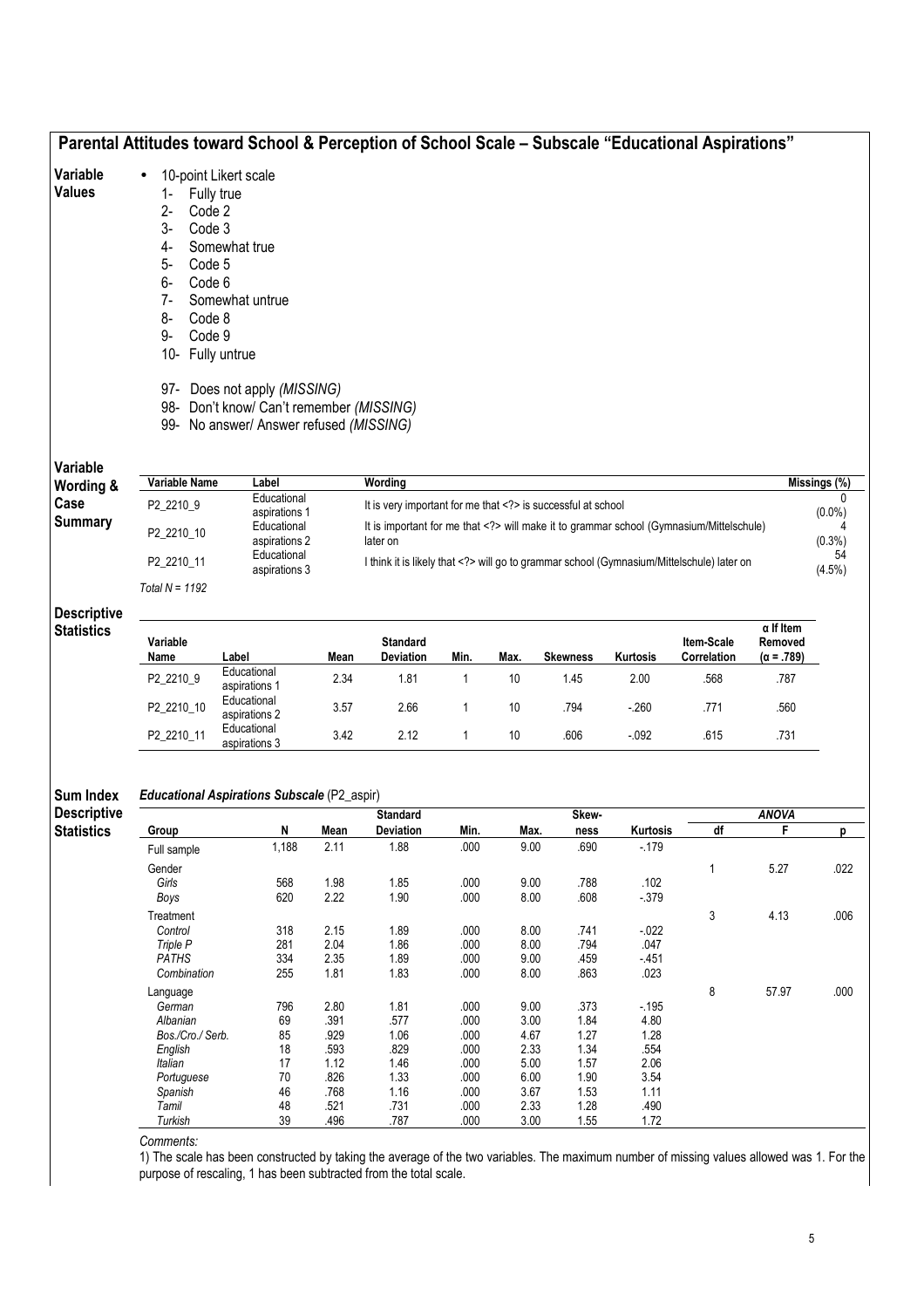2) The results of the ANOVA are moderately significant for the gender groups  $(F(1,1186) = 5.27, p < 0.05)$  and the treatment groups  $(F(3,1184)$ =4.13,  $p$ <.01) and highly significant for the language groups ( $F(8,1179) = 57.97$ ,  $p < 0.001$ ).

| <b>Correlations</b>               | <b>Educational Aspirations Subscale (P2_aspir)</b>               |                   |                                  |              |                     |                                |            |                     |                               |            |  |  |  |
|-----------------------------------|------------------------------------------------------------------|-------------------|----------------------------------|--------------|---------------------|--------------------------------|------------|---------------------|-------------------------------|------------|--|--|--|
| with<br>Subscales &<br><b>DVs</b> | Variable                                                         | r                 | Full<br>Sample<br>P <sub>2</sub> | N            | r                   | <b>Girls</b><br>P <sub>2</sub> | N          |                     | <b>Boys</b><br>P <sub>2</sub> | N          |  |  |  |
|                                   | <b>Subscales</b><br>Trust/Satisfaction in/with<br>Teacher/School | .112              | $***$                            | 1188         | .085                | $^\star$                       | 568        | .141                | $***$                         | 620        |  |  |  |
|                                   | Educational self-efficacy                                        | .340              | $***$                            | 1168         | .350                | $***$                          | 561        | .334                | $***$                         | 607        |  |  |  |
|                                   | Deviant peers<br>Peer relations                                  | $-.007$<br>.079   | ns<br>$***$                      | 1071<br>1179 | $-.040$<br>.070     | ns<br>ns                       | 518<br>564 | .025<br>.086        | ns<br>$\star$                 | 553<br>615 |  |  |  |
|                                   | Parental bonding/<br>attachment to school                        | .019              | ns                               | 1101         | .045                | ns                             | 526        | $-.007$             | ns                            | 575        |  |  |  |
|                                   | Parent SBQ<br>Aggression<br>Prosociality                         | .237<br>$-202$    | $***$<br>$***$                   | 1185<br>1183 | .237<br>$-.210$     | $***$<br>$***$                 | 567<br>564 | .226<br>$-182$      | $***$<br>$***$                | 618<br>619 |  |  |  |
|                                   | Teacher SBQ<br>Aggression<br>Prosociality                        | $-.061$<br>$-023$ | $\star$<br>ns                    | 1157<br>1158 | $-.055$<br>$-0.012$ | ns<br>ns                       | 553<br>554 | $-0.086$<br>.006    | $\star$<br>ns                 | 604<br>604 |  |  |  |
|                                   | Child SBQ<br>Aggression<br>Prosociality                          | .041<br>$-0.012$  | ns<br>ns                         | 1172<br>1172 | .113<br>.027        | $***$<br>ns                    | 559<br>559 | $-0.026$<br>$-.020$ | ns<br>ns                      | 613<br>613 |  |  |  |

1 \*\*\* p<.001, \*\* p<.01, \* p<.05, ns p>.05

Comments : The Educational Aspirations Subscale is significantly and positively correlated with the two positive subscales (trust/satisfaction in/with teacher/school and educational self efficacy). The subscale does not have any significant correlation with parental bonding to school or with the two negative subscales –except the low but significant correlation with the peer relations subscale. The subscale also shows very low correlations with the aggression/prosociality measures across all the informants, with relatively stronger correlations for the parent-reported measures. Further, the direction of the association between Educational Aspirations and child aggression varies across parent- and teacherreported measures. Overall, the subscale yields very low predictive validity.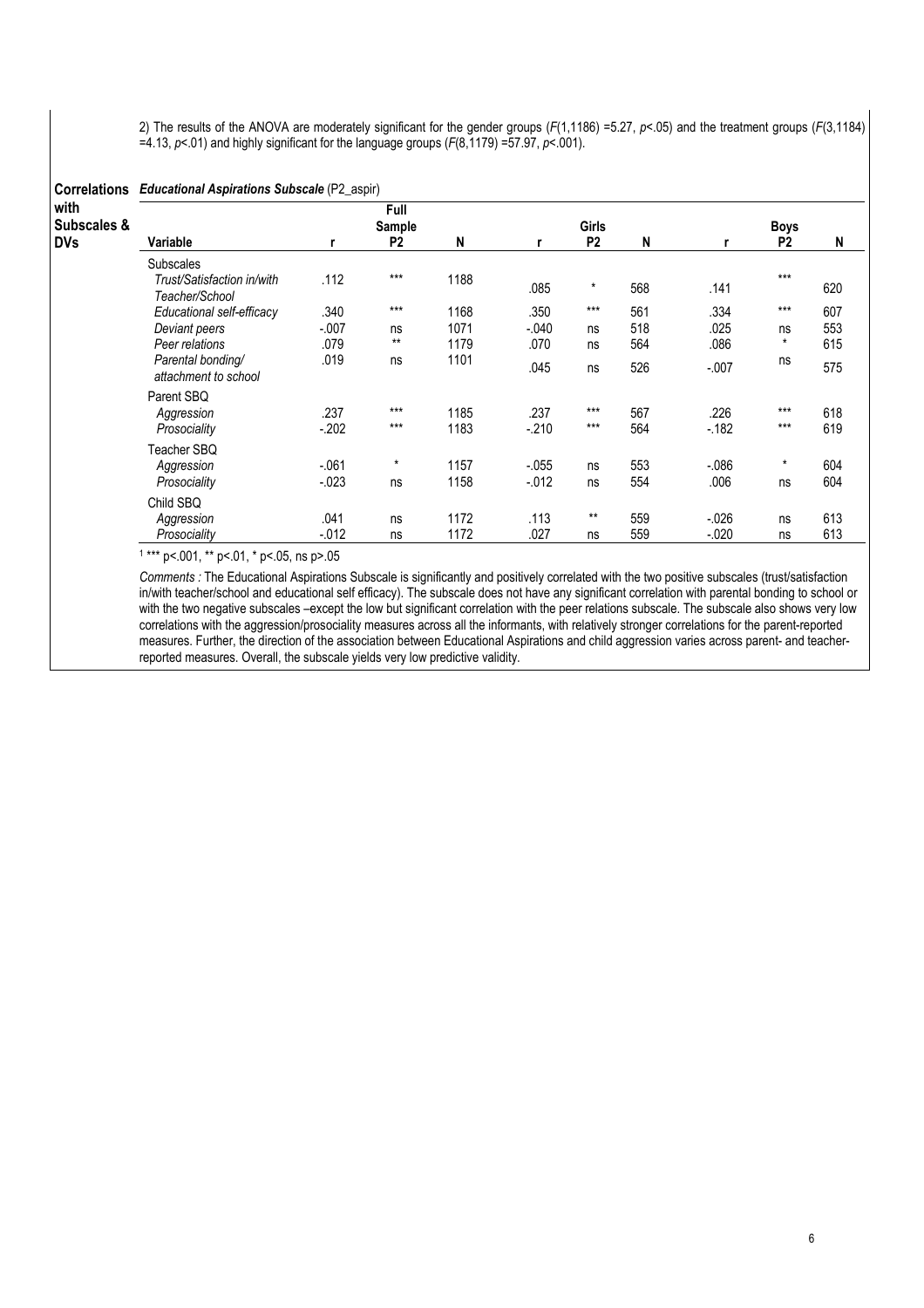|                        |                                                                                                                                                                                              |                                                                                                                                                         | Parental Attitudes toward School & Perception of School Scale - Subscale "Educational Self-Efficacy"     |                 |
|------------------------|----------------------------------------------------------------------------------------------------------------------------------------------------------------------------------------------|---------------------------------------------------------------------------------------------------------------------------------------------------------|----------------------------------------------------------------------------------------------------------|-----------------|
| Variable<br>Values     | 10-point Likert scale<br>$\bullet$<br>Fully true<br>1-<br>Code 2<br>$2 -$<br>3-<br>Code 3<br>4-<br>Code 5<br>5-<br>Code 6<br>6-<br>7-<br>8-<br>Code 8<br>Code 9<br>9-<br>Fully untrue<br>10- | Somewhat true<br>Somewhat untrue<br>97- Does not apply (MISSING)<br>98- Don't know/ Can't remember (MISSING)<br>99- No answer/ Answer refused (MISSING) |                                                                                                          |                 |
| Variable<br>Wording &  | <b>Variable Name</b>                                                                                                                                                                         | Label                                                                                                                                                   | Wordina                                                                                                  | Missings (%)    |
| Case<br><b>Summary</b> | P2_2210_7                                                                                                                                                                                    | Educational self-<br>efficacy 1                                                                                                                         | I know how to support in such a way that he/she will have no problems with school<br>over the next years | 9<br>$(0.8\%)$  |
|                        | P2_2210_8                                                                                                                                                                                    | <b>Educational self-</b><br>efficacy 2                                                                                                                  | I can help to enjoy learning at school                                                                   | 13<br>$(1.1\%)$ |
|                        | Total $N = 1192$                                                                                                                                                                             |                                                                                                                                                         |                                                                                                          |                 |

#### Descriptive Statistics

| Variable<br>Name | Label                           | Mean | <b>Standard</b><br><b>Deviation</b> | Min. | Max. | <b>Skewness</b> | Kurtosis | Item-Scale<br>Correlation<br>$(\alpha = .696)$ |
|------------------|---------------------------------|------|-------------------------------------|------|------|-----------------|----------|------------------------------------------------|
| P2 2210 7        | Educational self-<br>efficacy 1 | 2.60 | 1.71                                |      | 10   | 1.32            | 2.50     | .535                                           |
| P2 2210 8        | Educational self-<br>efficacy 2 | 2.36 | 1.59                                |      | 10   | 1.35            | 2.34     | .535                                           |

#### Sum Index Descript Educational Self-Efficacy Subscale (P2\_edueffic)

| <b>Descriptive</b> |                  |       |      | <b>Standard</b>  |      |      | Skew- |                 |    | <b>ANOVA</b> |      |
|--------------------|------------------|-------|------|------------------|------|------|-------|-----------------|----|--------------|------|
| <b>Statistics</b>  | Group            | N     | Mean | <b>Deviation</b> | Min. | Max. | ness  | <b>Kurtosis</b> | df | F            | р    |
|                    | Full sample      | 1,171 | 1.49 | 1.45             | .000 | 9.00 | 1.16  | 2.12            |    |              |      |
|                    | Gender           |       |      |                  |      |      |       |                 |    | .000         | .995 |
|                    | Girls            | 561   | 1.49 | 1.44             | .000 | 9.00 | 1.02  | 1.46            |    |              |      |
|                    | Boys             | 610   | 1.49 | 1.45             | .000 | 9.00 | 1.29  | 2.74            |    |              |      |
|                    | Treatment        |       |      |                  |      |      |       |                 | 3  | 1.39         | .244 |
|                    | Control          | 311   | 1.60 | 1.49             | .000 | 9.00 | 1.31  | 3.43            |    |              |      |
|                    | Triple P         | 282   | 1.52 | 1.50             | .000 | 8.00 | 1.09  | 1.30            |    |              |      |
|                    | <b>PATHS</b>     | 327   | 1.45 | 1.38             | .000 | 9.00 | 1.10  | 2.13            |    |              |      |
|                    | Combination      | 251   | 1.36 | 1.41             | .000 | 7.50 | 1.09  | 1.20            |    |              |      |
|                    | Language         |       |      |                  |      |      |       |                 | 8  | 13.17        | .000 |
|                    | German           | 787   | 1.75 | 1.45             | .000 | 9.00 | 1.17  | 2.63            |    |              |      |
|                    | Albanian         | 63    | .532 | .818             | .000 | 3.00 | 1.40  | 1.14            |    |              |      |
|                    | Bos./Cro./ Serb. | 85    | 1.01 | 1.30             | .000 | 6.00 | 1.32  | 1.55            |    |              |      |
|                    | English          | 18    | 1.19 | 1.05             | .000 | 3.00 | .372  | $-1.08$         |    |              |      |
|                    | Italian          | 17    | .647 | .724             | .000 | 2.00 | .817  | $-664$          |    |              |      |
|                    | Portuguese       | 69    | 1.41 | 1.50             | .000 | 4.50 | .616  | $-918$          |    |              |      |
|                    | Spanish          | 46    | 1.07 | 1.45             | .000 | 5.00 | 1.17  | .289            |    |              |      |
|                    | Tamil            | 48    | .531 | .964             | .000 | 4.00 | 1.91  | 3.33            |    |              |      |
|                    | Turkish          | 38    | 1.08 | 1.59             | .000 | 6.00 | 1.44  | 1.49            |    |              |      |

Comments:

1) The scale has been constructed by taking the average of the two variables. No missing variable was allowed. For the purpose of rescaling, 1 has been subtracted from the total scale.

2) The results of the ANOVA are highly significant for the language groups (F(8,1162) =13.17, p<.001). ANOVA yielded no significant results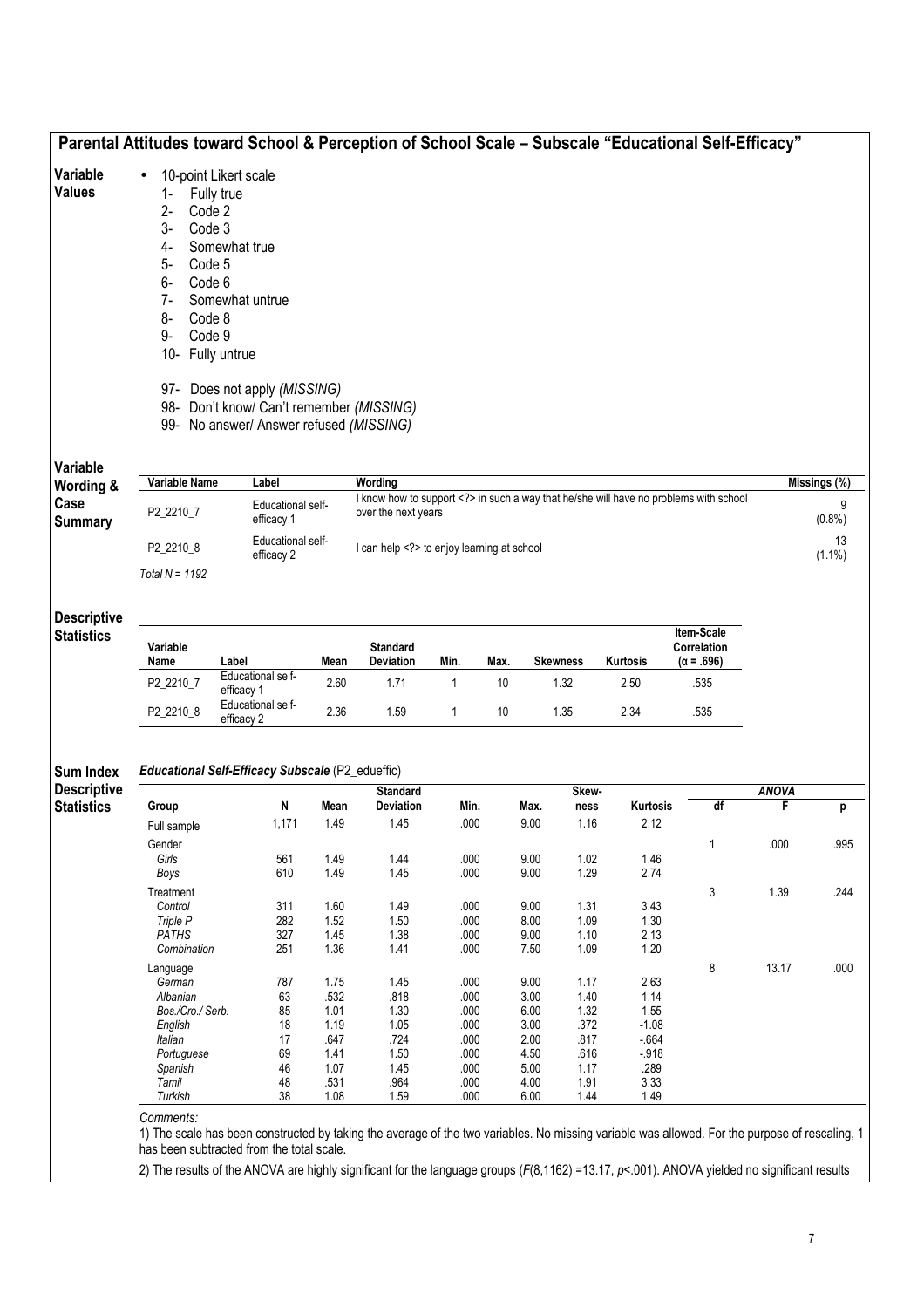either for the gender groups ( $F(1,1169) = 000$ ,  $p > 05$ ) or the treatment groups ( $F(3,1167) = 1.39$ ,  $p > 05$ ).

| <b>Correlations</b>               | <b>Educational Self-Efficacy Subscale (P2_edueffic)</b> |         |                                         |      |         |                         |     |          |                               |     |  |  |  |
|-----------------------------------|---------------------------------------------------------|---------|-----------------------------------------|------|---------|-------------------------|-----|----------|-------------------------------|-----|--|--|--|
| with<br>Subscales &<br><b>DVs</b> | Variable                                                |         | <b>Full</b><br>Sample<br>P <sub>2</sub> | N    | r       | Girls<br>P <sub>2</sub> | N   |          | <b>Boys</b><br>P <sub>2</sub> | N   |  |  |  |
|                                   | <b>Subscales</b>                                        |         |                                         |      |         |                         |     |          |                               |     |  |  |  |
|                                   | Trust/Satisfaction in/with<br>Teacher/School            | .253    | $***$                                   | 1171 | .229    | $***$                   | 561 | .277     | $***$                         | 610 |  |  |  |
|                                   | Educational aspirations                                 | .340    | $***$                                   | 1168 | .350    | $***$                   | 561 | .334     | $***$                         | 607 |  |  |  |
|                                   | Deviant peers                                           | $-.081$ | $***$                                   | 1062 | $-.077$ | ns                      | 513 | $-0.085$ | $\star$                       | 549 |  |  |  |
|                                   | Peer relations                                          | .145    | $***$                                   | 1162 | .106    | $\star$                 | 557 | .178     | $***$                         | 605 |  |  |  |
|                                   | Parental bonding/<br>attachment to school               | .106    | $***$                                   | 1086 | .084    | ns                      | 520 | .129     | $***$                         | 566 |  |  |  |
|                                   | Parent SBQ                                              |         |                                         |      |         |                         |     |          |                               |     |  |  |  |
|                                   | Aggression                                              | .227    | $***$                                   | 1169 | .204    | $***$                   | 560 | .250     | $***$                         | 609 |  |  |  |
|                                   | Prosociality                                            | $-.209$ | $***$                                   | 1167 | $-234$  | $***$                   | 557 | $-.194$  | $***$                         | 610 |  |  |  |
|                                   | Teacher SBQ                                             |         |                                         |      |         |                         |     |          |                               |     |  |  |  |
|                                   | Aggression                                              | .036    | ns                                      | 1140 | .008    | ns                      | 546 | .061     | ns                            | 594 |  |  |  |
|                                   | Prosociality                                            | $-046$  | ns                                      | 1141 | $-0.36$ | ns                      | 547 | $-061$   | ns                            | 594 |  |  |  |
|                                   | Child SBQ                                               |         |                                         |      |         |                         |     |          |                               |     |  |  |  |
|                                   | Aggression                                              | .055    | ns                                      | 1155 | .099    | $\star$                 | 552 | .024     | ns                            | 603 |  |  |  |
|                                   | Prosociality                                            | $-.011$ | ns                                      | 1155 | .002    | ns                      | 552 | $-0.020$ | ns                            | 603 |  |  |  |

1 \*\*\* p<.001, \*\* p<.01, \* p<.05, ns p>.05

Comments : The Educational Self-Efficacy Subscale is positively correlated with all the positive subscales and the negative peer relations subscale. It is also negatively correlated with the deviant peers. The correlations are highly significant and range from low to moderate, pointing to good divergent validity. Among all the measures of child aggression/prosociality, the subscale displays moderate and significant correlations only for the parent measures. Overall, the subscale yields low predictive validity.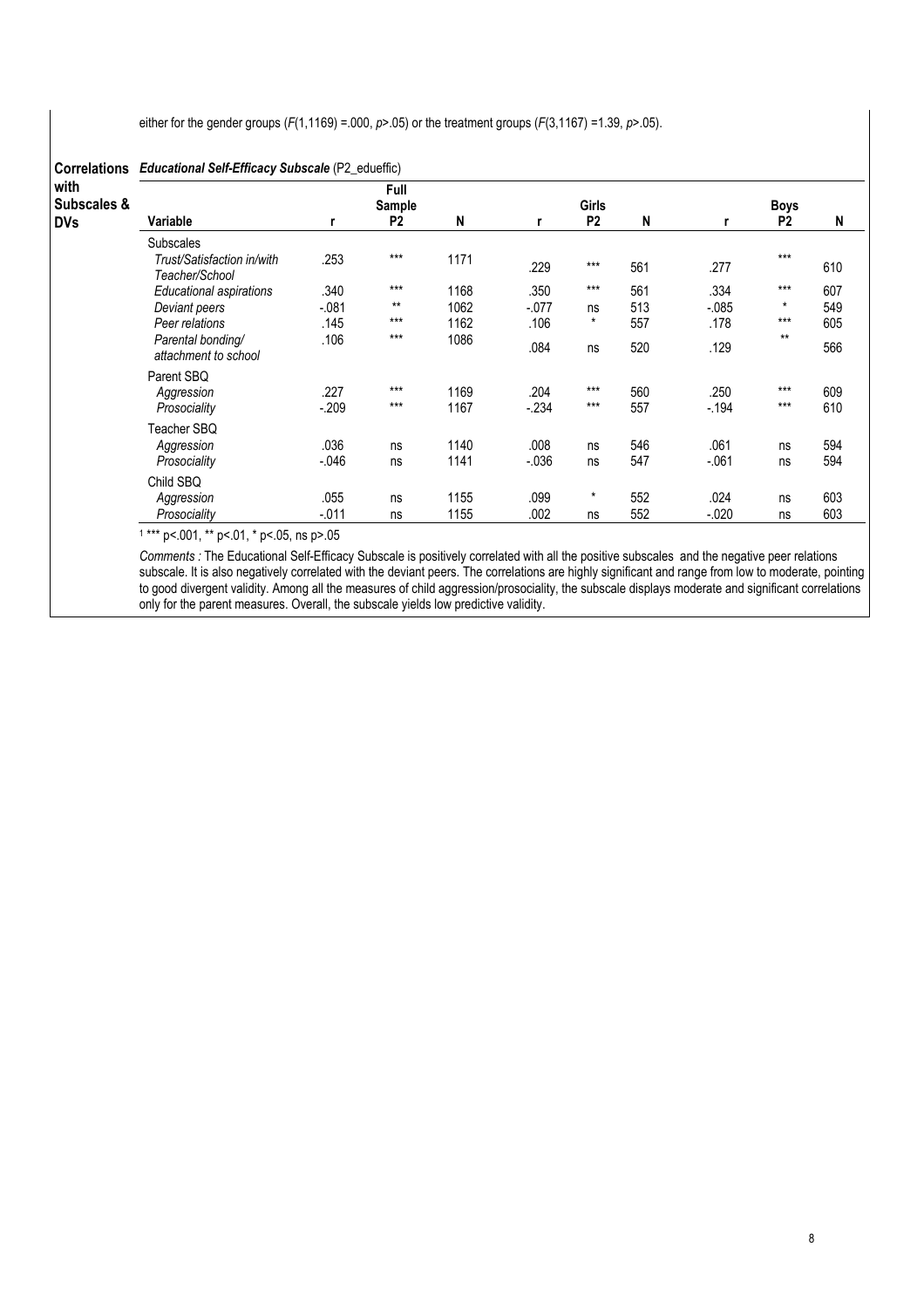| Variable<br><b>Values</b>               | 1- Fully true<br>2-<br>Code 2<br>3-<br>Code 3<br>4-<br>5-<br>Code 5<br>$6-$<br>Code 6<br>$7-$<br>8-<br>Code 8<br>9-<br>Code 9<br>10- | 10-point Likert scale<br>Somewhat true<br>Somewhat untrue<br>Fully untrue<br>97- Does not apply (MISSING)<br>98- Don't know/ Can't remember (MISSING)<br>99- No answer/ Answer refused (MISSING) |              |                                                                                   |              |              |                 |                    |                                                                                     |                   |                        |
|-----------------------------------------|--------------------------------------------------------------------------------------------------------------------------------------|--------------------------------------------------------------------------------------------------------------------------------------------------------------------------------------------------|--------------|-----------------------------------------------------------------------------------|--------------|--------------|-----------------|--------------------|-------------------------------------------------------------------------------------|-------------------|------------------------|
| Variable                                |                                                                                                                                      |                                                                                                                                                                                                  |              |                                                                                   |              |              |                 |                    |                                                                                     |                   |                        |
| Wording &                               | Variable Name                                                                                                                        | Label                                                                                                                                                                                            |              | Wording                                                                           |              |              |                 |                    |                                                                                     |                   | Missings (%)           |
| Case                                    | P2_2210_15                                                                                                                           | Deviant Peers 1                                                                                                                                                                                  |              | Amongst the friends of , there are some children who are sometimes mean to others |              |              |                 |                    |                                                                                     |                   | 63                     |
| <b>Summary</b>                          | P2 2210 16                                                                                                                           | Deviant Peers 2                                                                                                                                                                                  |              |                                                                                   |              |              |                 |                    | Amongst the friends of , there are some children who often start fights with others |                   | (5.3%)<br>89<br>(7.5%) |
|                                         | Total $N = 1192$                                                                                                                     |                                                                                                                                                                                                  |              |                                                                                   |              |              |                 |                    |                                                                                     |                   |                        |
|                                         |                                                                                                                                      |                                                                                                                                                                                                  |              |                                                                                   |              |              |                 |                    |                                                                                     |                   |                        |
| <b>Descriptive</b><br><b>Statistics</b> | Variable<br>Name                                                                                                                     | Label                                                                                                                                                                                            | Mean         | <b>Standard</b><br>Deviation                                                      | Min.         | Max.         | <b>Skewness</b> | Kurtosis           | Item-Scale<br><b>Correlation</b><br>$(\alpha = .802)$                               |                   |                        |
|                                         | P2_2210_15                                                                                                                           | Deviant Peers 1                                                                                                                                                                                  | 5.36         | 2.66                                                                              | 1            | 10           | .219            | $-867$             | .670                                                                                |                   |                        |
|                                         | P2_2210_16                                                                                                                           | Deviant Peers 2                                                                                                                                                                                  | 6.06         | 2.59                                                                              | $\mathbf{1}$ | 10           | $-179$          | $-0.800$           | .670                                                                                |                   |                        |
|                                         |                                                                                                                                      | Deviant Peers Subscale (P2_devpeer)                                                                                                                                                              |              |                                                                                   |              |              |                 |                    |                                                                                     |                   |                        |
| <b>Sum Index</b><br><b>Descriptive</b>  | Group                                                                                                                                | N                                                                                                                                                                                                | Mean         | <b>Standard</b><br><b>Deviation</b>                                               | Min.         | Max.         | Skew-<br>ness   | Kurtosis           | $\overline{df}$                                                                     | <b>ANOVA</b><br>F | p                      |
| <b>Statistics</b>                       | Full sample                                                                                                                          | 1,075                                                                                                                                                                                            | 4.70         | 2.40                                                                              | .000         | 9.00         | .012            | $-697$             |                                                                                     |                   |                        |
|                                         |                                                                                                                                      |                                                                                                                                                                                                  |              |                                                                                   |              |              |                 |                    | $\mathbf{1}$                                                                        |                   |                        |
|                                         | Gender<br>Girls                                                                                                                      | 519                                                                                                                                                                                              | 4.74         | 2.42                                                                              | .000         | 9.00         | $-0.06$         | $-693$             |                                                                                     | .215              | .643                   |
|                                         | Boys                                                                                                                                 | 556                                                                                                                                                                                              | 4.67         | 2.39                                                                              | .000         | 9.00         | .028            | $-697$             |                                                                                     |                   |                        |
|                                         | Treatment                                                                                                                            |                                                                                                                                                                                                  |              |                                                                                   |              |              |                 |                    | 3                                                                                   | .658              | .578                   |
|                                         | Control                                                                                                                              | 287                                                                                                                                                                                              | 4.76         | 2.28                                                                              | .000         | 9.00         | $-013$          | $-602$             |                                                                                     |                   |                        |
|                                         | Triple P                                                                                                                             | 252                                                                                                                                                                                              | 4.54         | 2.51                                                                              | .000         | 9.00         | .122            | $-795$             |                                                                                     |                   |                        |
|                                         | <b>PATHS</b>                                                                                                                         | 301                                                                                                                                                                                              | 4.68         | 2.40                                                                              | .000         | 9.00         | $-0.36$         | $-662$             |                                                                                     |                   |                        |
|                                         | Combination                                                                                                                          | 235                                                                                                                                                                                              | 4.83         | 2.44                                                                              | .000         | 9.00         | $-012$          | $-702$             |                                                                                     |                   |                        |
|                                         | Language                                                                                                                             |                                                                                                                                                                                                  |              |                                                                                   |              |              |                 |                    | 8                                                                                   | 1.12              | .350                   |
|                                         | German<br>Albanian                                                                                                                   | 760<br>40                                                                                                                                                                                        | 4.73<br>4.86 | 2.21<br>2.73                                                                      | .000<br>.000 | 9.00<br>9.00 | $-0.98$<br>.189 | $-528$<br>$-1.21$  |                                                                                     |                   |                        |
|                                         | Bos./Cro./ Serb.                                                                                                                     | 76                                                                                                                                                                                               | 4.67         | 2.86                                                                              | .000         | 9.00         | .176            | $-1.09$            |                                                                                     |                   |                        |
|                                         | English                                                                                                                              | 17                                                                                                                                                                                               | 4.00         | 3.24                                                                              | .000         | 9.00         | .289            | $-1.12$            |                                                                                     |                   |                        |
|                                         | Italian                                                                                                                              | 13                                                                                                                                                                                               | 4.73         | 3.15                                                                              | .000         | 9.00         | .195            | $-1.53$            |                                                                                     |                   |                        |
|                                         | Portuguese                                                                                                                           | 57                                                                                                                                                                                               | 4.12         | 2.51                                                                              | .000         | 9.00         | .467            | $-296$             |                                                                                     |                   |                        |
|                                         | Spanish<br>Tamil                                                                                                                     | 44<br>34                                                                                                                                                                                         | 4.66<br>5.49 | 3.21<br>2.42                                                                      | .000<br>2.00 | 9.00<br>9.00 | .079<br>.135    | $-1.43$<br>$-1.38$ |                                                                                     |                   |                        |

2) ANOVA yielded no significant results for the gender groups (F(1,1073) = 215, p>.05), the treatment groups (F(3,1071) = 658, p>.05) and the language groups (F(8,1066) =1.12, p>.05).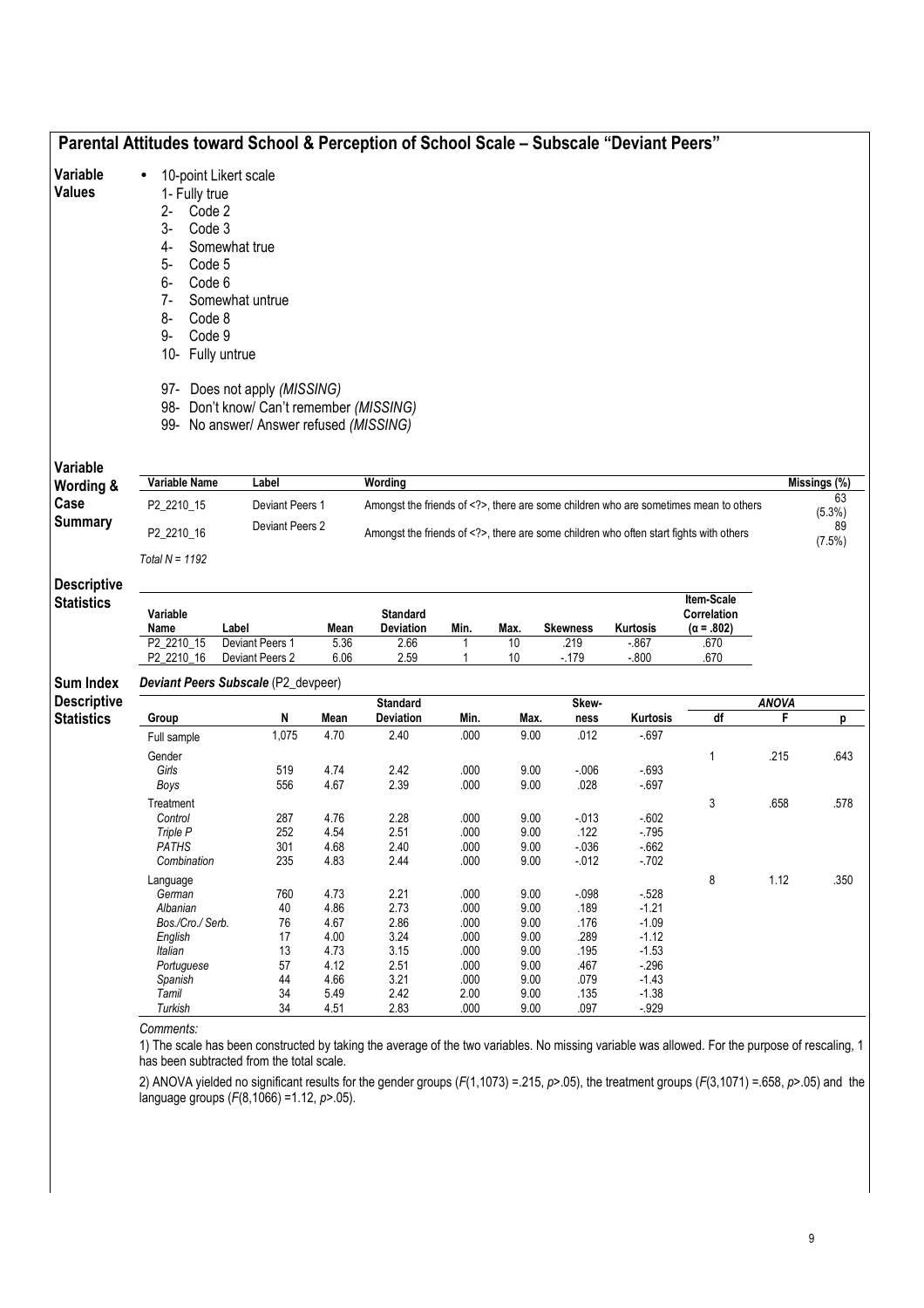| <b>Correlations</b>                          | Deviant Peers Subscale (P2_devpeer)                                           |                              |                                  |                      |                                |                                |                   |                            |                        |                   |  |  |
|----------------------------------------------|-------------------------------------------------------------------------------|------------------------------|----------------------------------|----------------------|--------------------------------|--------------------------------|-------------------|----------------------------|------------------------|-------------------|--|--|
| with<br><b>Subscales &amp;</b><br><b>DVs</b> | Variable                                                                      |                              | Full<br>Sample<br>P <sub>2</sub> | N                    | r                              | <b>Girls</b><br>P <sub>2</sub> | N                 |                            | Boys<br>P <sub>2</sub> | N                 |  |  |
|                                              | <b>Subscales</b><br>Trust/Satisfaction in/with<br>Teacher/School              | $-069$                       | $\star$                          | 1075                 | $-.107$                        | $\star$                        | 519               | $-0.032$                   | ns                     | 556               |  |  |
|                                              | <b>Educational aspirations</b><br>Educational self-efficacy<br>Peer relations | $-.007$<br>$-.081$<br>$-135$ | ns<br>$***$<br>$***$             | 1071<br>1062<br>1070 | $-.040$<br>$-.077$<br>$-0.160$ | ns<br>ns<br>$***$              | 518<br>513<br>517 | .025<br>$-0.085$<br>$-112$ | ns<br>$\star$<br>$***$ | 553<br>549<br>553 |  |  |
|                                              | Parental bonding/<br>attachment to school                                     | $-.051$                      | ns                               | 1003                 | $-.054$                        | ns                             | 486               | $-.047$                    | ns                     | 517               |  |  |
|                                              | Parent SBQ<br>Aggression<br>Prosociality                                      | $-137$<br>.053               | $***$<br>ns                      | 1074<br>1072         | $-121$<br>$-0.005$             | $***$<br>ns                    | 519<br>516        | $-150$<br>.102             | $***$<br>$\star$       | 555<br>556        |  |  |
|                                              | Teacher SBQ<br>Aggression<br>Prosociality                                     | $-135$<br>.040               | $***$<br>ns                      | 1049<br>1049         | $-.141$<br>.022                | $***$<br>ns                    | 506<br>506        | $-132$<br>.053             | $***$<br>ns            | 543<br>543        |  |  |
|                                              | Child SBQ<br>Aggression<br>Prosociality                                       | $-.087$<br>.007              | $***$<br>ns                      | 1061<br>1061         | $-.046$<br>$-.067$             | ns<br>ns                       | 511<br>511        | $-117$<br>.054             | $***$<br>ns            | 550<br>550        |  |  |

1 \*\*\* p<.001, \*\* p<.01, \* p<.05, ns p>.05

Comments : The Deviant Peers Subscale displays negative correlations with all the positive subscales and also with the peer relations subscale. The correlations are low and significant for only three of the subscales. Further, the subscale also shows low correlations with the aggression measures and insignificant correlations with the prosociality measures across all the informants, though the direction of the correlations is in the unexpected direction. Overall, the subscale yields very low predictive validity.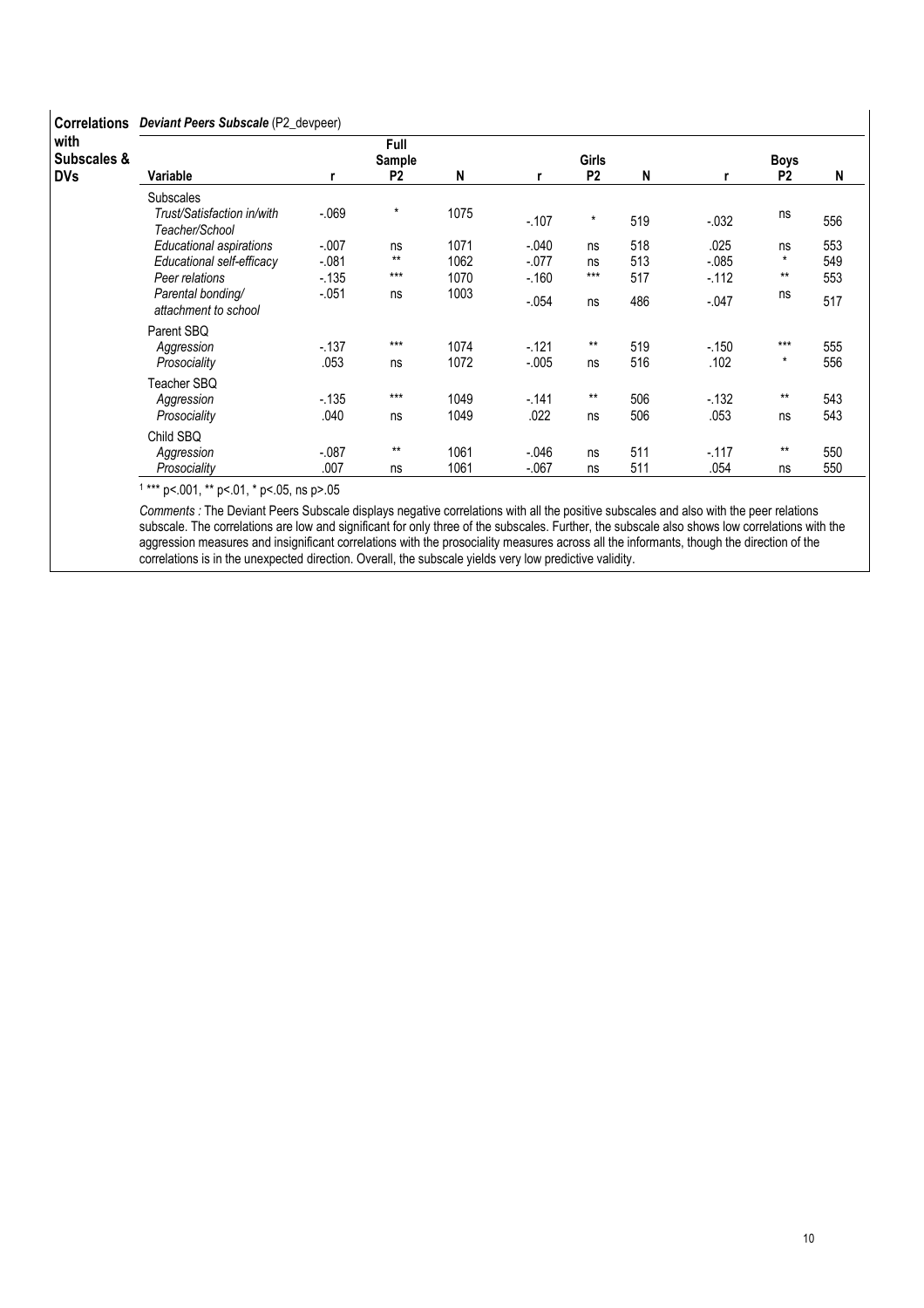| Variable                                             | 10-point Likert scale                                                                                                                                       |                                                                                     |              |                                                                 |              |              |                 |                |                           |                   |              |
|------------------------------------------------------|-------------------------------------------------------------------------------------------------------------------------------------------------------------|-------------------------------------------------------------------------------------|--------------|-----------------------------------------------------------------|--------------|--------------|-----------------|----------------|---------------------------|-------------------|--------------|
| <b>Values</b>                                        | 1- Fully true                                                                                                                                               |                                                                                     |              |                                                                 |              |              |                 |                |                           |                   |              |
|                                                      | 2-<br>Code 2                                                                                                                                                |                                                                                     |              |                                                                 |              |              |                 |                |                           |                   |              |
|                                                      | $3-$<br>Code 3                                                                                                                                              |                                                                                     |              |                                                                 |              |              |                 |                |                           |                   |              |
|                                                      | 4-                                                                                                                                                          | Somewhat true                                                                       |              |                                                                 |              |              |                 |                |                           |                   |              |
|                                                      | 5-<br>Code 5                                                                                                                                                |                                                                                     |              |                                                                 |              |              |                 |                |                           |                   |              |
|                                                      | Code 6<br>6-                                                                                                                                                |                                                                                     |              |                                                                 |              |              |                 |                |                           |                   |              |
|                                                      | $7-$                                                                                                                                                        | Somewhat untrue                                                                     |              |                                                                 |              |              |                 |                |                           |                   |              |
|                                                      | 8-<br>Code 8                                                                                                                                                |                                                                                     |              |                                                                 |              |              |                 |                |                           |                   |              |
|                                                      | Code 9<br>9-                                                                                                                                                |                                                                                     |              |                                                                 |              |              |                 |                |                           |                   |              |
|                                                      | 10- Fully untrue                                                                                                                                            |                                                                                     |              |                                                                 |              |              |                 |                |                           |                   |              |
|                                                      |                                                                                                                                                             | 97- Does not apply (MISSING)                                                        |              |                                                                 |              |              |                 |                |                           |                   |              |
|                                                      |                                                                                                                                                             | 98- Don't know/ Can't remember (MISSING)<br>99- No answer/ Answer refused (MISSING) |              |                                                                 |              |              |                 |                |                           |                   |              |
|                                                      |                                                                                                                                                             |                                                                                     |              |                                                                 |              |              |                 |                |                           |                   |              |
| Variable<br>Wording &                                | Variable Name                                                                                                                                               | Label                                                                               |              | Wording                                                         |              |              |                 |                |                           |                   | Missings (%) |
| Case<br><b>Summary</b>                               | P2_2210_12                                                                                                                                                  | Peer Relations 1<br>Peer Relations 2                                                |              | has found it difficult to find friends in his/her new class     |              |              |                 |                |                           |                   | 5<br>(0.4% ) |
|                                                      | P2_2210_13                                                                                                                                                  |                                                                                     |              | has good friends in his/her class, with whom he/she plays a lot |              |              |                 |                |                           |                   | $(0.3\%)$    |
|                                                      | Total $N = 1192$                                                                                                                                            |                                                                                     |              |                                                                 |              |              |                 |                |                           |                   |              |
| <b>Descriptive</b>                                   |                                                                                                                                                             |                                                                                     |              |                                                                 |              |              |                 |                |                           |                   |              |
|                                                      |                                                                                                                                                             |                                                                                     |              |                                                                 |              |              |                 |                |                           |                   |              |
| <b>Statistics</b>                                    | Variable                                                                                                                                                    |                                                                                     |              | <b>Standard</b>                                                 |              |              |                 |                | Item-Scale<br>Correlation |                   |              |
|                                                      | Name                                                                                                                                                        | Label                                                                               | Mean         | Deviation                                                       | Min.         | Max.         | <b>Skewness</b> | Kurtosis       | $(\alpha = .607)$         |                   |              |
|                                                      | P2_2210_12<br>P2_2210_13r                                                                                                                                   | Peer Relations 1<br>Peer Relations 2                                                | 2.46<br>3.27 | 1.94<br>2.86                                                    | 1            | 10<br>10     | 1.49<br>.971    | 1.98<br>$-418$ | .471<br>.471              |                   |              |
|                                                      | Comments: The variable P2_2210_13 has been reverse-scored.                                                                                                  |                                                                                     |              |                                                                 |              |              |                 |                |                           |                   |              |
|                                                      | Peer Relations Subscale (P2_peerrel)                                                                                                                        |                                                                                     |              |                                                                 |              |              |                 |                |                           |                   |              |
|                                                      | Group                                                                                                                                                       | N                                                                                   | Mean         | <b>Standard</b><br>Deviation                                    | Min.         | Max.         | Skew-<br>ness   | Kurtosis       | df                        | <b>ANOVA</b><br>F | p            |
|                                                      | Full sample                                                                                                                                                 | 1,183                                                                               | 1.86         | 2.07                                                            | .000         | 9.00         | 1.04            | .332           |                           |                   |              |
| Sum Index<br><b>Descriptive</b><br><b>Statistics</b> | Gender                                                                                                                                                      |                                                                                     |              |                                                                 |              |              |                 |                | 1                         | .137              |              |
|                                                      | Girls                                                                                                                                                       | 565                                                                                 | 1.84         | 1.98                                                            | .000         | $9.00\,$     | 959             | .281           |                           |                   | .711         |
|                                                      | Boys                                                                                                                                                        | 618                                                                                 | 1.88         | 2.14                                                            | .000         | 9.00         | 1.08            | .328           |                           |                   |              |
|                                                      | Treatment                                                                                                                                                   |                                                                                     |              |                                                                 |              |              |                 |                | 3                         | .243              |              |
|                                                      | Control<br>Triple P                                                                                                                                         | 317<br>280                                                                          | 1.89<br>1.80 | 2.01<br>2.02                                                    | .000<br>.000 | 9.00<br>9.00 | 1.07<br>.895    | .587<br>$-250$ |                           |                   |              |
|                                                      | <b>PATHS</b>                                                                                                                                                | 331                                                                                 | 1.83         | 2.01                                                            | .000         | 9.00         | 1.11            | .626           |                           |                   |              |
|                                                      | Combination                                                                                                                                                 | 255                                                                                 | 1.94         | 2.25                                                            | .000         | 9.00         | 1.03            | .218           |                           |                   |              |
|                                                      | Language                                                                                                                                                    |                                                                                     |              |                                                                 |              |              |                 |                | 8                         | 3.27              |              |
|                                                      | German                                                                                                                                                      | 796                                                                                 | 1.97         | 2.03                                                            | .000         | 9.00         | .992            | .271           |                           |                   |              |
|                                                      | Albanian                                                                                                                                                    | 68                                                                                  | 1.53         | 1.97                                                            | .000         | 8.50         | 1.18            | .894           |                           |                   |              |
|                                                      | Bos./Cro./ Serb.                                                                                                                                            | 84                                                                                  | 1.67         | 2.14                                                            | .000         | 7.50         | 1.07            | .081           |                           |                   |              |
|                                                      | English<br>Italian                                                                                                                                          | 18<br>16                                                                            | 2.75<br>2.06 | 2.55<br>2.75                                                    | .000<br>.000 | 8.00<br>9.00 | .626<br>1.21    | $-724$         |                           |                   |              |
|                                                      | Portuguese                                                                                                                                                  | 69                                                                                  | .9710        | 1.49                                                            | .000         | 5.00         | 1.43            | .911<br>.799   |                           |                   |              |
|                                                      | Spanish                                                                                                                                                     | 46                                                                                  | 1.99         | 2.40                                                            | .000         | 8.50         | 1.06            | .269           |                           |                   |              |
|                                                      | Tamil                                                                                                                                                       | 47                                                                                  | 2.15         | 2.20                                                            | .000         | 9.00         | .752            | .127           |                           |                   |              |
|                                                      | Turkish                                                                                                                                                     | 39                                                                                  | 1.23         | 2.06                                                            | .000         | 7.50         | 1.53            | 1.28           |                           |                   | .866<br>.001 |
|                                                      | Comments:<br>1) The scale has been constructed by taking the average of the two variables. No missing variable was allowed. For the purpose of rescaling, 1 |                                                                                     |              |                                                                 |              |              |                 |                |                           |                   |              |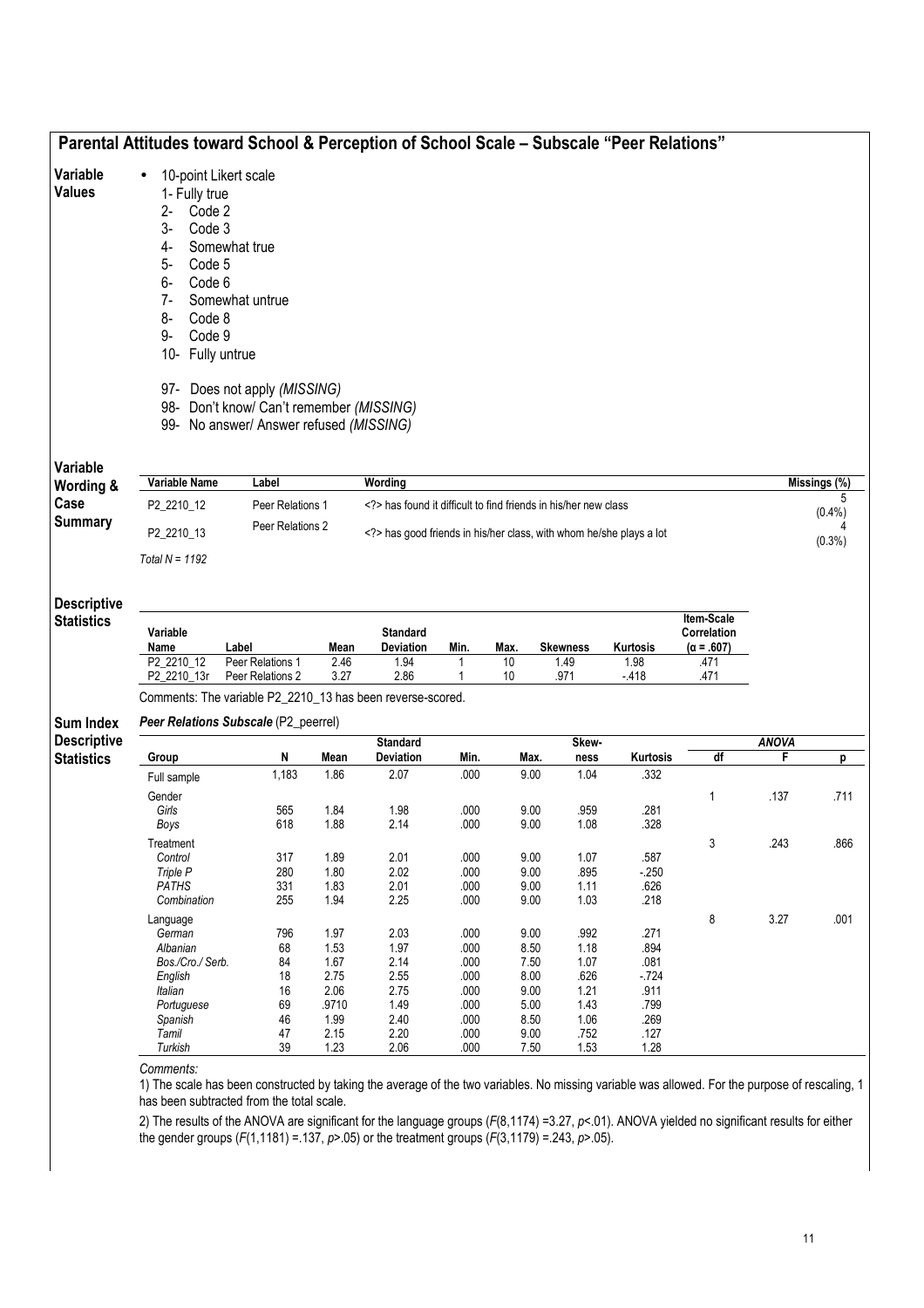| <b>Correlations</b>               | Peer Relations Subscale (P2_peerrel)                                                                                      |                                |                                  |                              |                                |                                   |                          |                                  |                                    |                          |  |  |
|-----------------------------------|---------------------------------------------------------------------------------------------------------------------------|--------------------------------|----------------------------------|------------------------------|--------------------------------|-----------------------------------|--------------------------|----------------------------------|------------------------------------|--------------------------|--|--|
| with<br>Subscales &<br><b>DVs</b> | Variable                                                                                                                  |                                | Full<br>Sample<br>P <sub>2</sub> | N                            | r                              | <b>Girls</b><br>P <sub>2</sub>    | N                        | r                                | <b>Boys</b><br>P <sub>2</sub>      | N                        |  |  |
|                                   | <b>Subscales</b><br>Trust/Satisfaction in/with<br>Teacher/School                                                          | .151                           | $***$                            | 1183                         | .129                           | $***$                             | 565                      | .171                             | $***$                              | 618                      |  |  |
|                                   | <b>Educational aspirations</b><br>Educational self-efficacy<br>Deviant peers<br>Parental bonding/<br>attachment to school | .079<br>.145<br>$-135$<br>.137 | $***$<br>$***$<br>$***$<br>$***$ | 1179<br>1162<br>1070<br>1098 | .070<br>.106<br>$-160$<br>.090 | ns<br>$\star$<br>$***$<br>$\star$ | 564<br>557<br>517<br>524 | .086<br>.178<br>$-0.112$<br>.174 | $\star$<br>$***$<br>$***$<br>$***$ | 615<br>605<br>553<br>574 |  |  |
|                                   | Parent SBQ<br>Aggression<br>Prosociality<br>Teacher SBQ                                                                   | .134<br>$-155$                 | $***$<br>$***$                   | 1180<br>1179                 | .109<br>$-128$                 | $\star$<br>$***$                  | 564<br>562               | .154<br>$-178$                   | $***$<br>$***$                     | 616<br>617               |  |  |
|                                   | Aggression<br>Prosociality                                                                                                | .092<br>$-128$                 | $***$<br>$***$                   | 1151<br>1152                 | .051<br>$-.080$                | ns<br>ns                          | 550<br>551               | .122<br>$-.176$                  | $***$<br>$***$                     | 601<br>601               |  |  |
|                                   | Child SBO<br>Aggression<br>Prosociality                                                                                   | .020<br>$-062$                 | ns<br>$\star$                    | 1167<br>1167                 | $-.007$<br>$-0.038$            | ns<br>ns                          | 556<br>556               | .036<br>$-.077$                  | ns<br>ns                           | 611<br>611               |  |  |

1 \*\*\* p<.001, \*\* p<.01, \* p<.05, ns p>.05

Comments : The Peer Relations Subscale is positively correlated with all the positive subscales and negatively correlated with the deviant peers subscale. The correlations are highly significant and low. The correlations between the Peer Relations Subscale and all the child aggression/prosociality measures are in the expected direction. However, the subscale displays very low but significant correlations with the aggression/prosociality measures reported by the parent and the teacher. Overall, the subscale yields low predictive validity.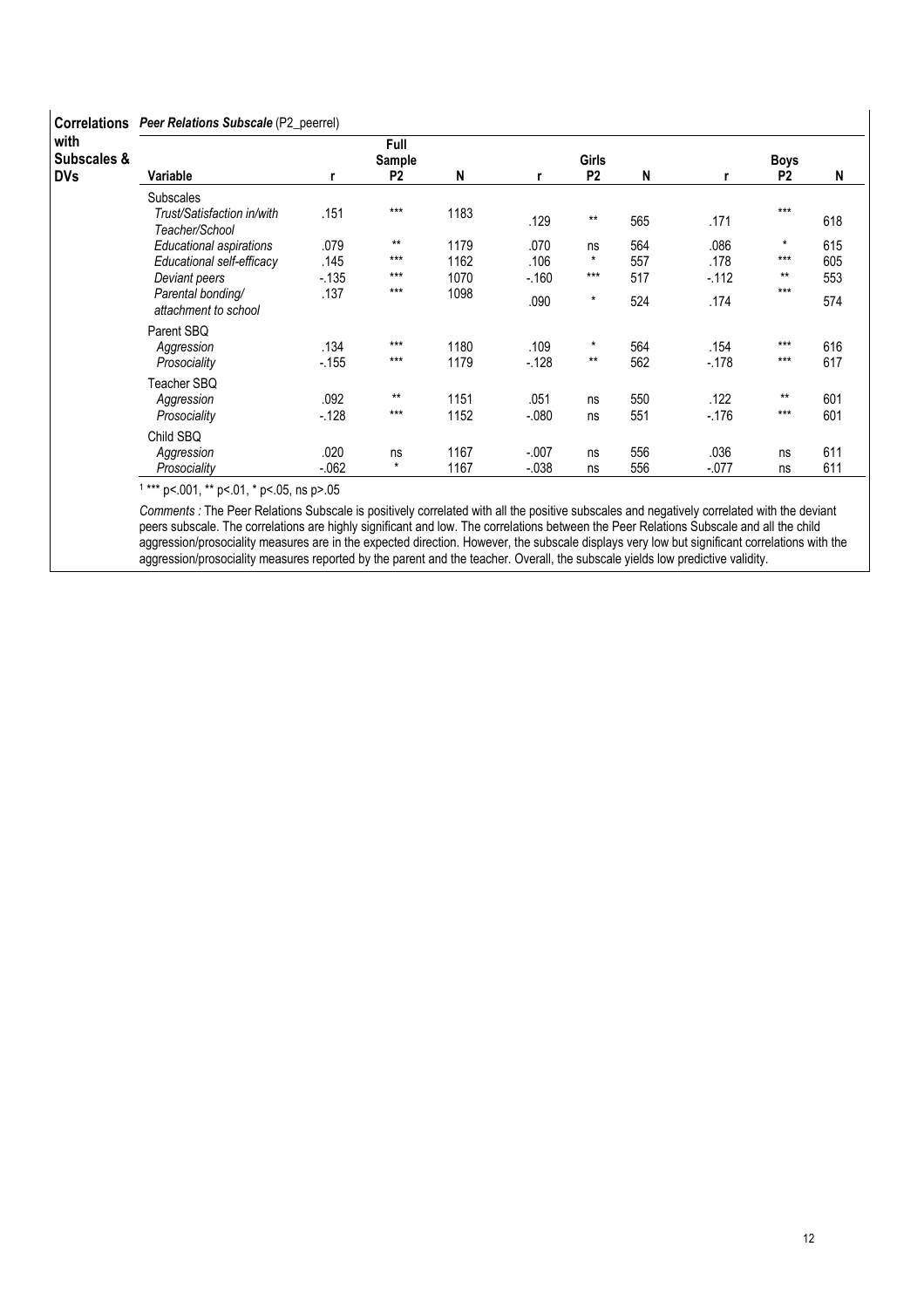|                       |                     | Parental Attitudes toward School & Perception of School Scale - Subscale "Parental Bonding/Attachment to |              |                                                            |                      |              |                 |                  |                                  |              |              |
|-----------------------|---------------------|----------------------------------------------------------------------------------------------------------|--------------|------------------------------------------------------------|----------------------|--------------|-----------------|------------------|----------------------------------|--------------|--------------|
| School"               |                     |                                                                                                          |              |                                                            |                      |              |                 |                  |                                  |              |              |
| Variable              | $\bullet$           | 10-point Likert scale                                                                                    |              |                                                            |                      |              |                 |                  |                                  |              |              |
| <b>Values</b>         | 1-<br>Fully true    |                                                                                                          |              |                                                            |                      |              |                 |                  |                                  |              |              |
|                       | Code 2<br>$2 -$     |                                                                                                          |              |                                                            |                      |              |                 |                  |                                  |              |              |
|                       | 3-<br>Code 3        |                                                                                                          |              |                                                            |                      |              |                 |                  |                                  |              |              |
|                       |                     |                                                                                                          |              |                                                            |                      |              |                 |                  |                                  |              |              |
|                       | 4-                  | Somewhat true                                                                                            |              |                                                            |                      |              |                 |                  |                                  |              |              |
|                       | 5-<br>Code 5        |                                                                                                          |              |                                                            |                      |              |                 |                  |                                  |              |              |
|                       | Code 6<br>6-        |                                                                                                          |              |                                                            |                      |              |                 |                  |                                  |              |              |
|                       | $7-$                | Somewhat untrue                                                                                          |              |                                                            |                      |              |                 |                  |                                  |              |              |
|                       | 8-<br>Code 8        |                                                                                                          |              |                                                            |                      |              |                 |                  |                                  |              |              |
|                       | Code 9<br>9-        |                                                                                                          |              |                                                            |                      |              |                 |                  |                                  |              |              |
|                       | 10- Fully untrue    |                                                                                                          |              |                                                            |                      |              |                 |                  |                                  |              |              |
|                       |                     |                                                                                                          |              |                                                            |                      |              |                 |                  |                                  |              |              |
|                       |                     | 97- Does not apply (MISSING)                                                                             |              |                                                            |                      |              |                 |                  |                                  |              |              |
|                       |                     | 98- Don't know/ Can't remember (MISSING)                                                                 |              |                                                            |                      |              |                 |                  |                                  |              |              |
|                       |                     | 99- No answer/ Answer refused (MISSING)                                                                  |              |                                                            |                      |              |                 |                  |                                  |              |              |
|                       |                     |                                                                                                          |              |                                                            |                      |              |                 |                  |                                  |              |              |
| Variable<br>Wording & | Variable Name       | Label                                                                                                    |              | Wording                                                    |                      |              |                 |                  |                                  |              | Missings (%) |
| Case                  |                     | Parental                                                                                                 |              |                                                            |                      |              |                 |                  |                                  |              | 84           |
| <b>Summary</b>        | P2_2210_2           | Bonding/Attachment<br>to School 1                                                                        |              | I actively support the school through voluntary activities |                      |              |                 |                  |                                  |              | $(7.0\%)$    |
|                       |                     | Parental                                                                                                 |              |                                                            |                      |              |                 |                  |                                  |              |              |
|                       | P2_2210_14          | Bonding/Attachment                                                                                       |              | I know most of the parents of 's close friends personally  |                      |              |                 |                  |                                  |              | 4<br>(0.3%)  |
|                       | Total $N = 1192$    | to School 2                                                                                              |              |                                                            |                      |              |                 |                  |                                  |              |              |
| <b>Descriptive</b>    |                     |                                                                                                          |              |                                                            |                      |              |                 |                  |                                  |              |              |
| <b>Statistics</b>     |                     |                                                                                                          |              |                                                            |                      |              |                 |                  | Item-Scale                       |              |              |
|                       | Variable<br>Name    | Label                                                                                                    | Mean         | <b>Standard</b><br>Deviation                               | Min.                 | Max.         | <b>Skewness</b> | Kurtosis         | Correlation<br>$(\alpha = .216)$ |              |              |
|                       |                     | Parental                                                                                                 |              |                                                            |                      |              |                 |                  |                                  |              |              |
|                       | P2_2210_2           | Bonding/Attachment                                                                                       | 5.19         | 3.46                                                       | 1                    | 10           | .210            | $-1.45$          | .126                             |              |              |
|                       |                     | to School 1<br>Parental                                                                                  |              |                                                            |                      |              |                 |                  |                                  |              |              |
|                       | P2_2210_14          | Bonding/Attachment                                                                                       | 3.16         | 2.65                                                       | $\mathbf{1}$         | 10           | 1.17            | .389             | .126                             |              |              |
|                       |                     | to School 2                                                                                              |              |                                                            |                      |              |                 |                  |                                  |              |              |
| Sum Index             |                     | Parental Bonding/Attachment to School Subscale (P2_schbond)                                              |              |                                                            |                      |              |                 |                  |                                  |              |              |
| <b>Descriptive</b>    |                     |                                                                                                          |              | <b>Standard</b>                                            |                      |              | Skew-           |                  |                                  | <b>ANOVA</b> |              |
| <b>Statistics</b>     | Group               | N                                                                                                        | Mean         | Deviation                                                  | Min.<br>$\mathbf{0}$ | Max.         | ness            | Kurtosis         | $\overline{df}$                  | F.           | р            |
|                       | Full sample         | 1,105                                                                                                    | 3.15         | 2.29                                                       |                      | 9            | .421            | $-553$           |                                  |              |              |
|                       | Gender              |                                                                                                          |              |                                                            |                      |              |                 |                  | 1                                | 3.08         | .079         |
|                       | Girls               | 527                                                                                                      | 3.02         | 2.18                                                       | 0                    | 9            | .420            | $-632$           |                                  |              |              |
|                       | Boys                | 578                                                                                                      | 3.26         | 2.37                                                       | 0                    | 9            | .401            | $-545$           |                                  |              |              |
|                       | Treatment           |                                                                                                          |              |                                                            |                      |              |                 |                  | 3                                | .965         | .409         |
|                       | Control<br>Triple P | 293<br>268                                                                                               | 2.96<br>3.15 | 2.18<br>2.30                                               | 0<br>0               | 9<br>9       | .476<br>.445    | $-494$<br>$-537$ |                                  |              |              |
|                       | <b>PATHS</b>        | 312                                                                                                      | 3.25         | 2.35                                                       | 0                    | 9            | .264            | $-779$           |                                  |              |              |
|                       | Combination         | 232                                                                                                      | 3.23         | 2.31                                                       | 0                    | 9            | .532            | $-295$           |                                  |              |              |
|                       | Language            |                                                                                                          |              |                                                            |                      |              |                 |                  | 8                                | 3.62         | .000         |
|                       | German              | 752                                                                                                      | 3.28         | 2.25                                                       | .000                 | 9.00         | .302            | $-650$           |                                  |              |              |
|                       |                     | 63                                                                                                       | 2.79         | 2.58                                                       | .000                 | 9.00         | .745            | $-577$           |                                  |              |              |
|                       | Albanian            |                                                                                                          | 2.52         | 2.26                                                       | .000                 | 9.00         | .928            | .499             |                                  |              |              |
|                       | Bos./Cro./ Serb.    | 84                                                                                                       |              |                                                            | .000                 | 8.50         | .024            | $-635$           |                                  |              |              |
|                       | English             | 18                                                                                                       | 3.81         | 2.48                                                       |                      |              |                 |                  |                                  |              |              |
|                       | Italian             | 14                                                                                                       | 5.07         | 1.80                                                       | 1.50                 | 8.00         | $-135$          | .391             |                                  |              |              |
|                       | Portuguese          | 58                                                                                                       | 2.66         | 2.01                                                       | .000                 | 9.00         | .703            | .866             |                                  |              |              |
|                       | Spanish             | 41                                                                                                       | 3.23         | 2.22                                                       | .000                 | 9.00         | .544            | $-312$           |                                  |              |              |
|                       | Tamil<br>Turkish    | 36<br>39                                                                                                 | 2.57<br>2.67 | 2.10<br>2.53                                               | .000<br>.000         | 9.00<br>9.00 | 1.27<br>.849    | 1.58<br>.102     |                                  |              |              |

has been subtracted from the total scale.

2) The results of the ANOVA are highly significant for the language groups (F(8,1096) =3.62, p<.001). ANOVA yielded no significant results for